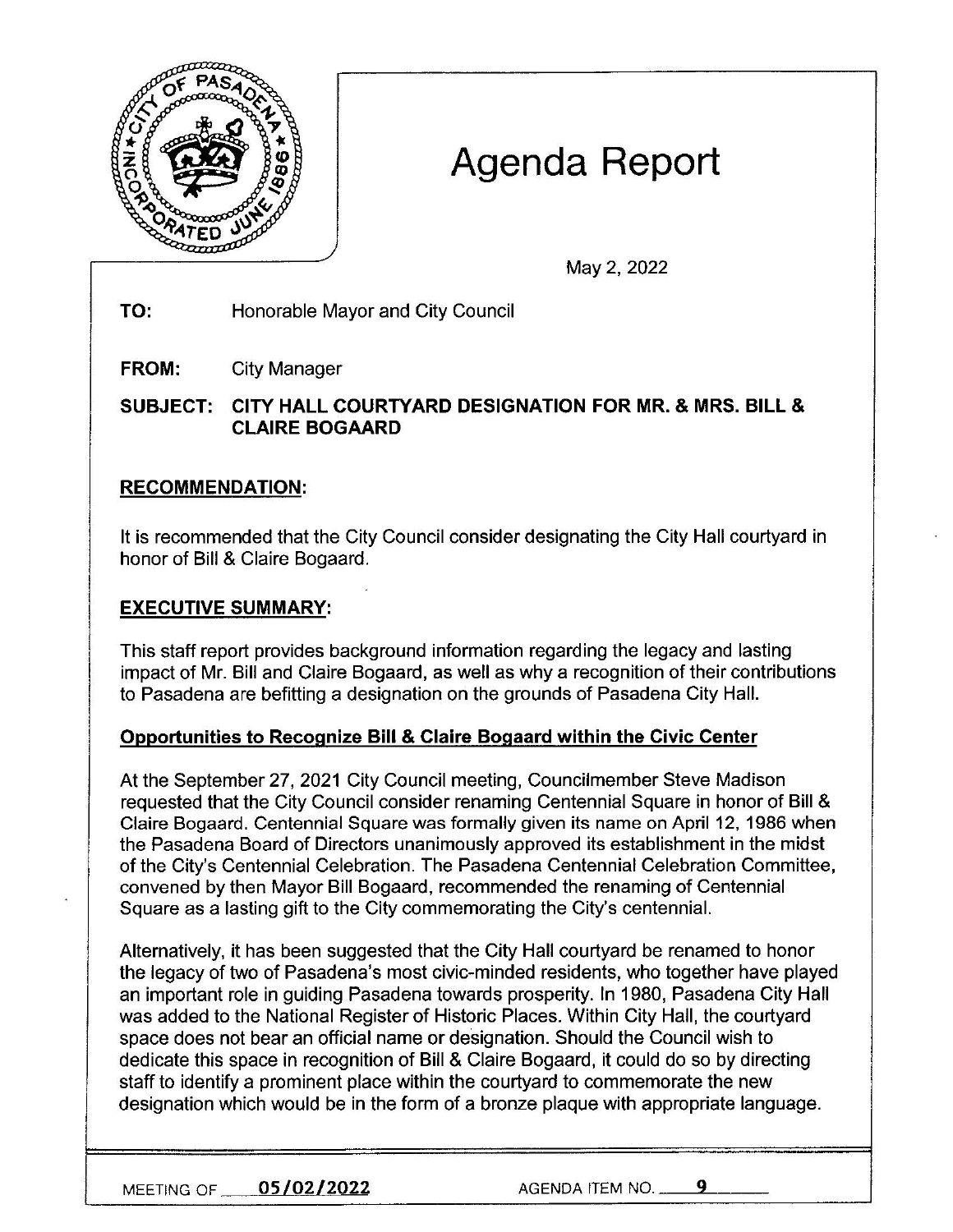City Hall Courtyard Designation for Mr. & Mrs. Bill & Claire Bogaard May 2, 2022 Page 2 of 3

### **BACKGROUND:**

Pasadena is fortunate to have ties to a number of individuals who have made their mark on a wide variety of industries and professions. The community celebrates those accomplishments as a source of hometown pride. Looking inward, there exists an opportunity to recognize two civic-minded individuals who have dedicated their life's work to the betterment of Pasadena.

Bill & Claire Bogaard moved to Pasadena in the early 1970s. Shortly after their arrival to the city, Bill launched a successful bid to represent the city's  $6<sup>th</sup>$  District on the Pasadena Board of Directors. Bill Bogaard served on the Pasadena Board of Directors from 1978-1986, during which time he served as rotating Mayor from 1984-1986. In 1999, Bill Bogaard became the city's first directly elected Mayor and served in that role until 2015. During his tenure, the city ushered in the arrival of the Gold Line Light Rail Transit System, made significant new investment in housing, completed the construction of the new convention center, and invested hundreds of millions of dollars into the city's neighborhoods to create better roads, bridges, schools, parks and city services which enriched the lives of Pasadenans. Bill Bogaard's official public service spanned a total of 24 years, 18 of which were served as Mayor, and has continued to support the community since leaving office through a number of appointments to advisory boards, task forces, and non-profits.

Claire Bogaard, the former First Lady of Pasadena, equally made her mark on the city given her passion for historic preservation. Ms. Bogaard helped to shape and preserve the Pasadena that exists today. A founding member of Pasadena Heritage, a community based historic preservation association, Claire and her colleagues were instrumental in preserving Pasadena's historic downtown at a time when it was contemplated that it be raised and replaced with high-rise development. In addition to her work with Pasadena Heritage, Claire Bogaard has served on the board of the City's oldest and largest neighborhood association, West Pasadena Residents Association, as well as an advisor to the National Trust of Historic Preservation, California State Historic Commission, and other City commissions and advisory committees, including the Committee for the Restoration of Pasadena City Hall.

## **COUNCIL POLICY CONSIDERATION:**

Bill & Claire Bogaard are widely admired for their tremendous contributions to the citizens of Pasadena. Their work in support of improving the quality of life and ensuring the historic preservation of Pasadena have helped to define Pasadena as it is known today. Over the course of 40+ years, the Bogaards have helped to shape Pasadena as one of the nation's leading cities, a city that is internationally recognized for its culture, arts, education, science, jobs and economic opportunity. A recognition of Bill & Claire Bogaard should be considered in the heart of the Civic Center, and more precisely by the renaming of the courtyard of City Hall.